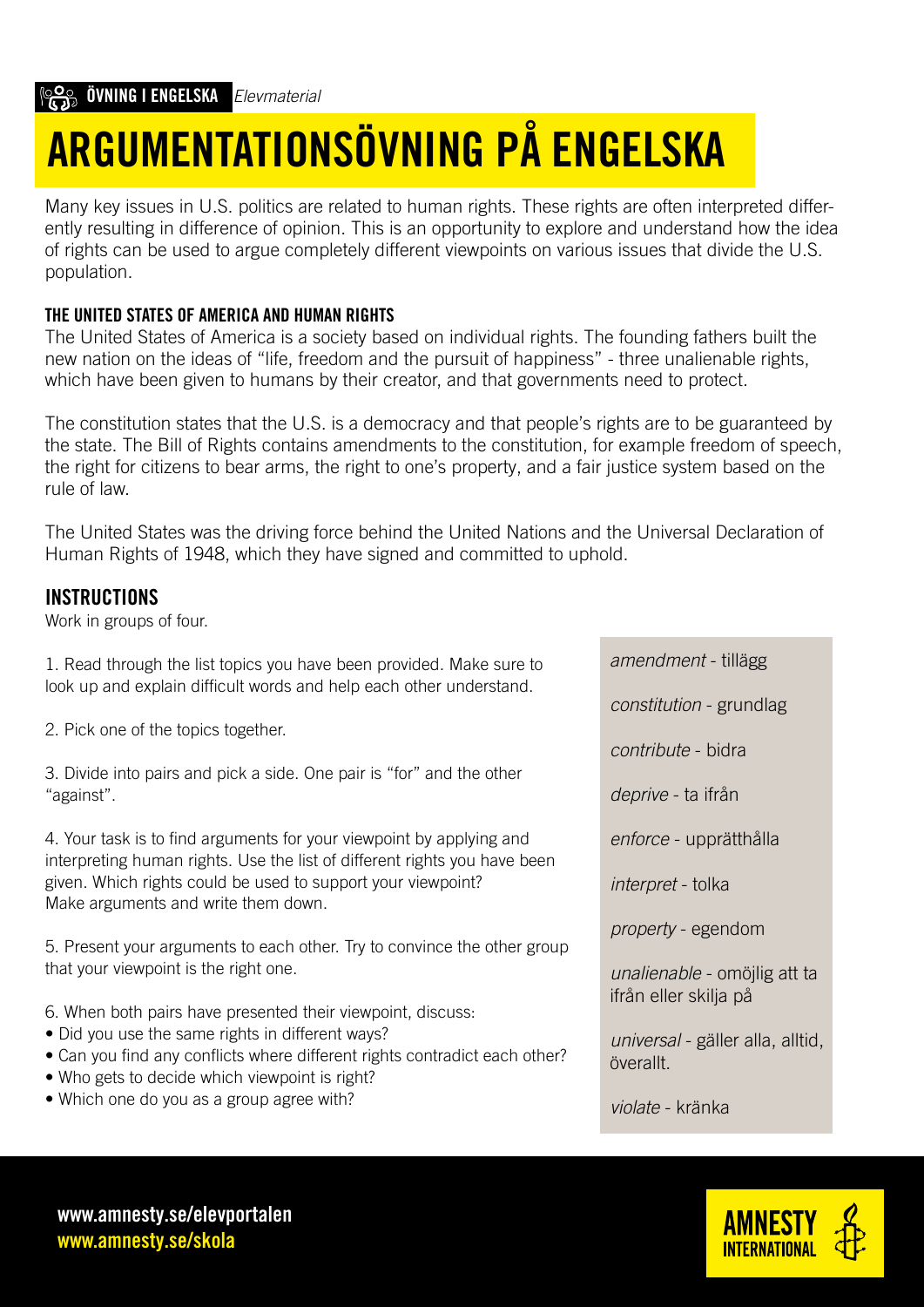# **TOPICS**



#### GUN LAWS

Gun laws help to keep guns out of the hands of criminals and those who are mentally ill. They also help to keep track of guns and determine what type of weapons people are allowed to own. There are some weapons, such as a nuclear bomb, that the public should not own. The tough question is deciding where to draw the line.

Should citizens be allowed to own and carry firearms freely? Or should firearms be more regulated or illegalized completely?



#### **HEALTHCARE**

Universal healthcare guarantees that you get taken care of when you are sick, even if you can't pay for it. It will however be more expensive for the government and could mean increased taxes. Others might pay for your healthcare, or you for others. This is not an issue with private healthcare.

Should healthcare be free for all and paid for by the government? Or should healthcare be paid individually or with insurance?



#### THE DEATH PENALTY

The death penalty is used in several states. It is not really central to this year's election but opinions on it divide the population. Some see it as a way of scaring people from committing horrendous crimes and punishing murderers by taking their life. Others think it is illegal and immoral and has no place in a modern society.

Should the death penalty be allowed or should we abolish it completely?



#### COLLEGE AND STUDENT DEBT

Many students need to take very expensive loans in order to afford higher education. Some say you should pay for it yourself because you are the one who benefits from education. On the other hand education is important to stay competitive as a nation, and educated people will contribute to society as a whole.

*Should higher education be available to all students and paid for by the go*vernment? Or should it be up to each individual to pay for it themselves, with their own money or through loans?



#### IMMIGRATION

The United States is a country built on immigration. Without immigration it would not be the great power it is today. However, according to some there are risks with immigration, for example terrorism, or changes in American culture and way of life.

Should it be easy to seek refuge in the U.S. and become a resident or citizen? Or should we make it more difficult?